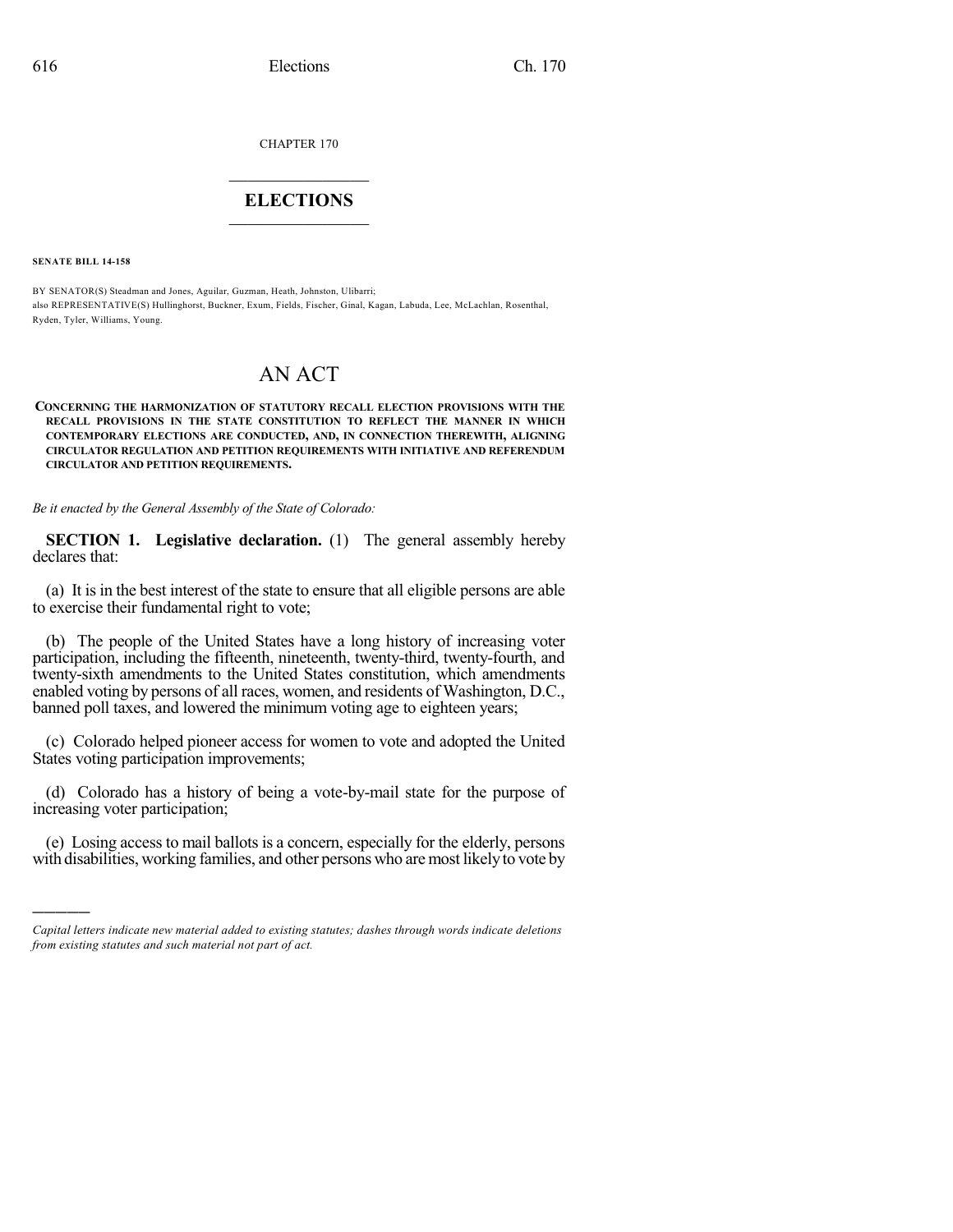mail;

(f) The state has a responsibility to electors to remove barriers to participation in voting in all elections, including recall elections; and

(g) The 2013 state legislative recall elections revealed the need to:

(I) Align the state's recall elections statutes and article XXI of the state constitution, including by clarifying that the date for holding an election is, and has always been, the point in time when eligible electors are authorized by law to exercise their fundamental right to vote; and

(II) Remedy the statute that correspondsto the state constitutional provision that the Colorado supreme court determined conflicts with the first and fourteenth amendments to the United States constitution in the case of *In re Interrogatory Propounded by Governor John Hickenlooper Concerning the Constitutionality of Certain Provisions of Article XXI, § 3 of the Constitution of the State of Colorado*, 312 P.3d 153 (2013).

(2) It istherefore the intent of the general assembly to harmonize statutory recall election provisions with the constitution.

(3) The general assembly also recognizes that, as to certain elections, conflict inheres between the "Uniform Military and Overseas Voters Act", article 8.3 of title 1, Colorado Revised Statutes, article XXI of the state constitution, and part 1 of article 12 of title 1, Colorado Revised Statutes. As that conflict is not remedied in this act, it is the intent of the general assembly to allow persons to seek resolution through judicial processes.

**SECTION 2.** In Colorado Revised Statutes, 1-12-100.5, **amend** the introductory portion; and **add** (2.5), (3.5), (5), (6), (7), and (8) as follows:

**1-12-100.5. Definitions.** As used in this part 1, AND FOR PURPOSES OF ARTICLE XXI OF THE STATE CONSTITUTION, unless the context otherwise requires:

(2.5) "CIRCULATOR" MEANS A PERSON WHO PRESENTS TO OTHER PERSONS FOR POSSIBLE SIGNATURE A PETITION FOR RECALL AS DESCRIBED IN THIS ARTICLE.

(3.5) "DATE FOR HOLDING THE ELECTION" MEANS THE FIRST DAY ON WHICH RECALL BALLOTS:

(a) ARE TO BE MADE AVAILABLE TO ELIGIBLE ELECTORS AT VOTER SERVICE AND POLLING CENTERS PURSUANT TO THE ELECTION PLAN APPROVED UNDER SECTION  $1-12-114(1)$  (a); AND

(b) MAY BE ACCEPTED FOR PROCESSING BY A DESIGNATED ELECTION OFFICIAL.

(5) "DESIGNATED ELECTION OFFICIAL" MEANS THE SECRETARY OF STATE, A COUNTY CLERK AND RECORDER, OR OTHER ELECTION OFFICIAL AS PROVIDED BY ARTICLE XXI OF THE STATE CONSTITUTION.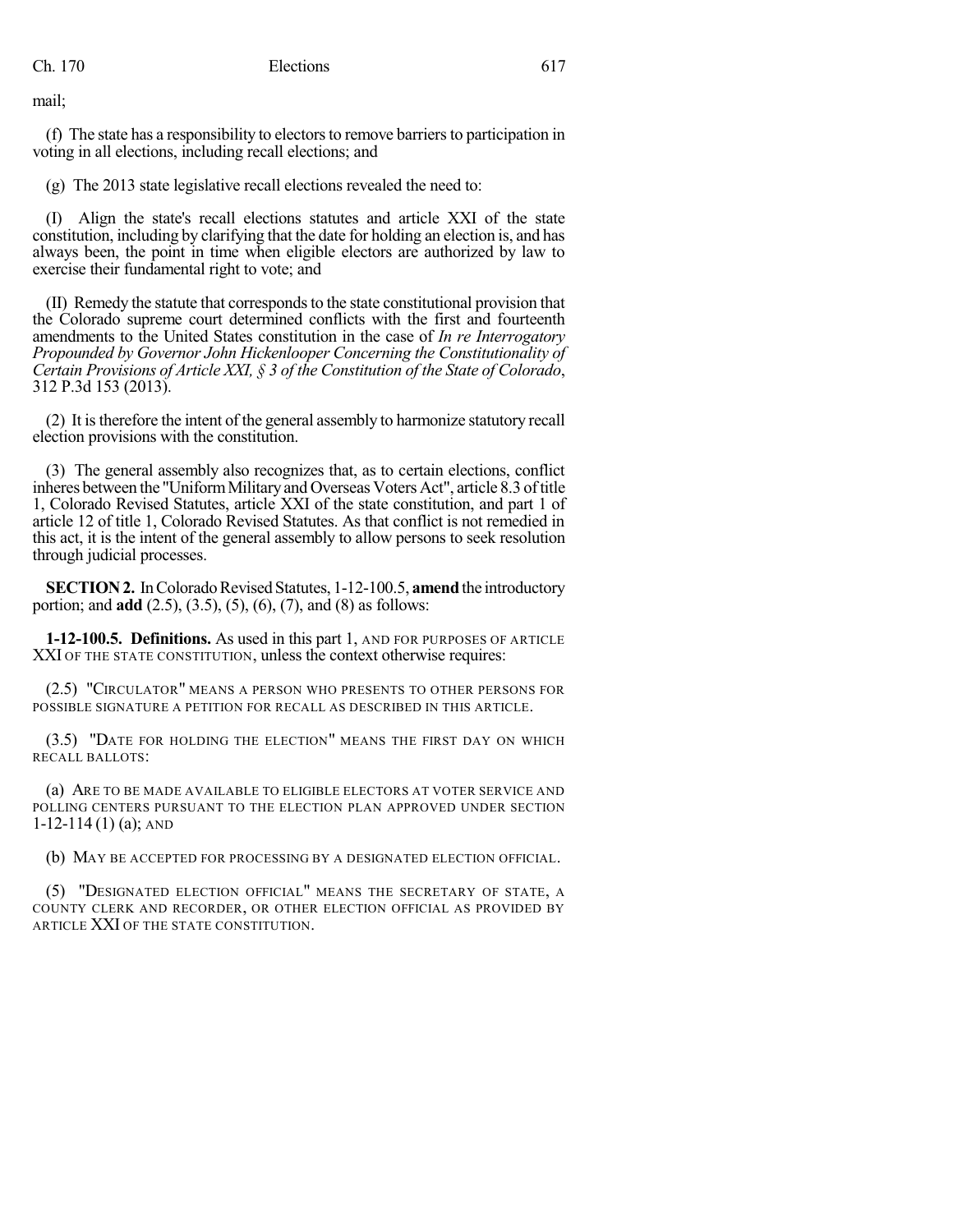(6) "FAILS TO QUALIFY" MEANS NOT SATISFYING THE CONSTITUTIONAL OR STATUTORY QUALIFICATIONS FOR OFFICE,WHETHER BY REASON OF AGE,CITIZENSHIP, RESIDENCY, OR SUFFICIENT NUMBER OF VALID NOMINATION PETITION SIGNATURES REQUIRED BY SECTION 1-12-117 (3).

(7) "FULLY ADJUDICATED"MEANS TO HAVE BEEN DECIDED BY A FINAL JUDGMENT BY A COURT OF COMPETENT JURISDICTION AND FROM WHICH THERE CAN BE NO APPEAL.

 $(8)$  "Recall petition entity" means a person, as defined in section 2-4-401, C.R.S., THAT PROVIDES COMPENSATION TO A CIRCULATOR TO CIRCULATE A RECALL PETITION.

**SECTION 3.** In Colorado Revised Statutes, 1-12-107, **add** (5) as follows:

**1-12-107. Designatedelectionofficials.**(5) NO DESIGNATED ELECTION OFFICIAL MAY, BY RULE, REGULATION, ORDER, OR ANY OTHER OFFICIAL ACT, SUSPEND OR AVOID THE REQUIREMENT THAT RECALL ELECTIONS BE HELD AS MAIL BALLOT ELECTIONS.

**SECTION 4.** In Colorado Revised Statutes,  $1-12-108$ , **amend** (6) (b) and (8) (c) (II); **add** (8) (c) (II.5); and **repeal** (9) (c) as follows:

**1-12-108. Petition requirements - approval as to form - determination of sufficiency - protest - offenses.** (6) (b) To each petition section shall MUST be attached a signed, notarized, and dated affidavit executed by the person who circulated the petition section, which shall include: The affiant's printed name, the address at which the affiant resides, including the street name and number, the city or town, the county, and the date of signature; a statement that the affiant was a resident of the state, a citizen of the United States, and at least eighteen years of age at the time the section of the petition was circulated and signed by the listed electors; a statement that the affiant circulated the section of the petition; a statement that each signature on the petition section was placed on the petition section in the presence of the affiant; a statement that each signature on the petition section isthe signature of the person whose name it purports to be; a statement that to the best of the affiant's knowledge and belief each of the persons signing the petition section was, at the time of signing, an eligible elector; and a statement that the affiant has not paid or will not in the future pay and that the affiant believes that no other person has paid or will pay, directly or indirectly, anymoney or otherthing of value to any signer for the purpose of inducing or causing the signer to sign the petition INCLUDES THE INFORMATION AND STATEMENTS REQUIRED FOR INITIATIVE OR REFERENDUM PETITIONS UNDER SECTION 1-40-111.

(8) (c) (II) Upon determining that the petition is sufficient and after the time for protest has passed AND ANY PROTESTS DULY RAISED HAVE BEEN FULLY ADJUDICATED, the designated election official shall, promptly certify the recall question to the ballot and call WITHIN TWENTY-FOUR HOURS, SUBMIT THE CERTIFICATE OF SUFFICIENCY TO THE GOVERNOR OR DESIGNATED ELECTION OFFICIAL, AS APPROPRIATE, WHO SHALL SET A DATE FOR HOLDING the election in accordance with section  $1-12-110$ , and SECTION 1-12-111. If the election is a coordinated election, THE SECRETARY OF STATE SHALL notify the DESIGNATED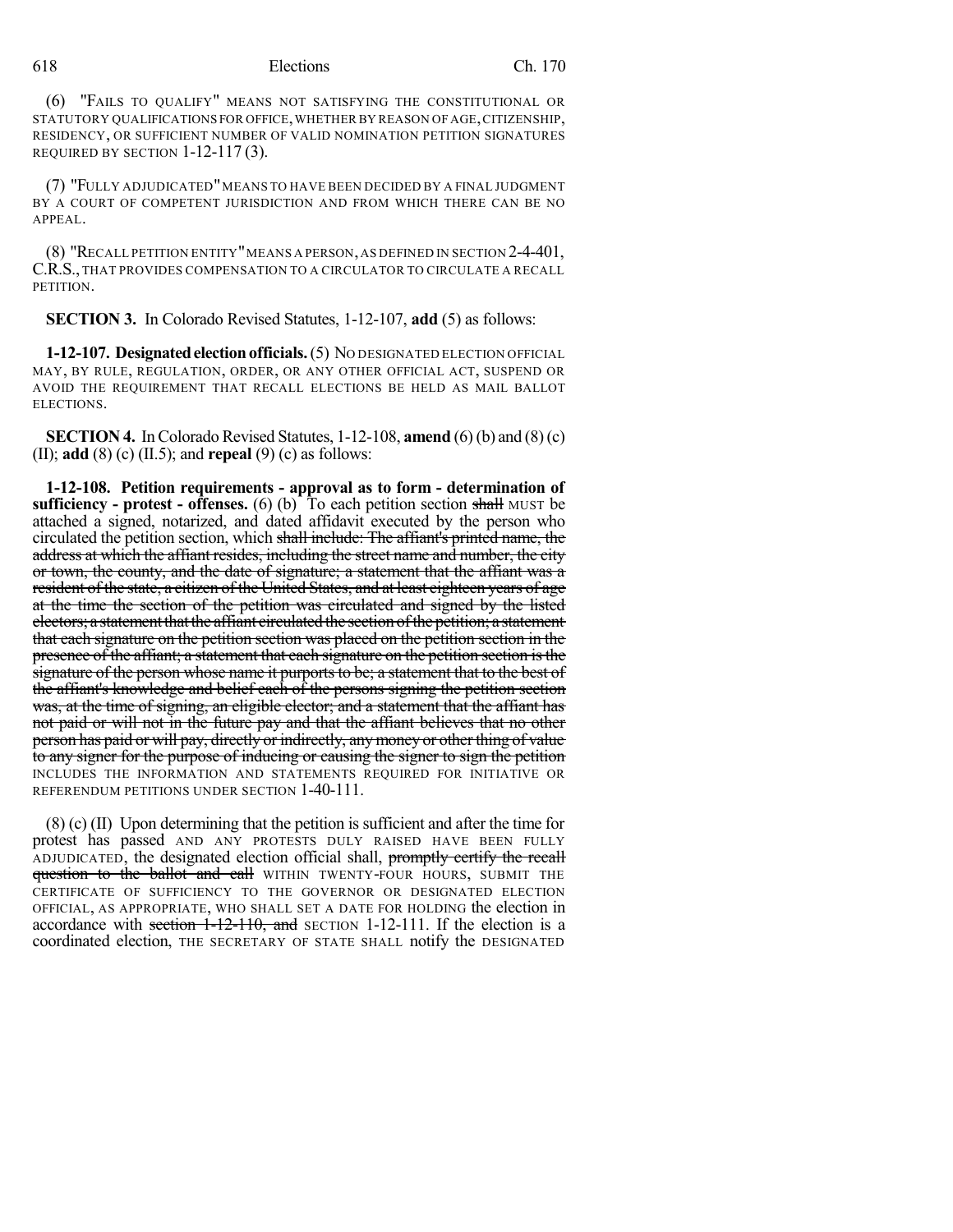### Ch. 170 Elections 619

ELECTION OFFICIAL OF THE coordinated election. official. The DESIGNATED ELECTION OFFICIAL OF THE COORDINATED ELECTION SHALL POST THE CERTIFICATE TO HIS OR HER OFFICIAL WEB SITE, OR, IF THERE IS NO OFFICIAL WEB SITE, POST THE CERTIFICATE IN ACCORDANCE WITH NORMAL PRACTICES REASONABLY CALCULATED TO PROVIDE PUBLIC NOTICE, BY 12 NOON ON THE DAY AFTER THE DAY ON WHICH HE OR SHE ISSUES THE SUFFICIENCY DETERMINATION.

(II.5) IF THE PETITION IS DETERMINED TO BE INSUFFICIENT,IT MAY BE WITHDRAWN AND MAY, WITHIN FIFTEEN DAYS AFTER THE DATE ON WHICH THE PETITION WAS VERIFIED AS INSUFFICIENT, BE AMENDED AND REFILED AS AN ORIGINAL PETITION. A PETITION FOR RECALL MAY BE AMENDED NO MORE THAN ONE TIME TO COLLECT ADDITIONAL SIGNATURES OR CURE CIRCULATOR AFFIDAVITS AFTER A DESIGNATED ELECTION OFFICIAL ISSUES A DETERMINATION OF INSUFFICIENCY UNDER THIS SUBSECTION (8).

(9) (c) A petition for recall may be amended to collect additional signatures or cure circulator affidavits once at any time within sixty days from the date the petition was approved as to form by the designated election official under subsection (4) of this section.

**SECTION 5.** In Colorado Revised Statutes, **add** 1-12-108.5 as follows:

**1-12-108.5. Applicability of laws pertaining to initiative and referendum petitions and circulators.** SECTIONS 1-40-111 TO 1-40-113 APPLY TO RECALL ELECTIONS CONDUCTED UNDER THIS ARTICLE. NOTHING IN THIS SECTION PERMITS THE APPLICATION TO RECALL ELECTIONS, NOR THE ENFORCEMENT, OF ANY PROVISION OF LAW HELD TO BE UNCONSTITUTIONAL OR OTHERWISE DECLARED INVALID OR ENJOINED BY A COURT OF LAW.

**SECTION 6.** In Colorado Revised Statutes, **amend** 1-12-111 as follows:

**1-12-111. Setting date of recall election.** If the recall petition is held to be sufficient under section 1-12-108 (8) (c) and after the time for protest has passed AND ANY SUCH PROTEST HAS BEEN FULLY ADJUDICATED, the designated election official OR GOVERNOR, AS APPROPRIATE, without delay,shallset a date for HOLDING the recall election not less than forty-five THIRTY nor more than seventy-five SIXTY days after the petition has been FILED AND THUS deemed sufficient BY THE DESIGNATED ELECTION OFFICIAL and EITHER the time for protest has passed OR THE TIME FOR SUCH PROTEST TO BE FULLY ADJUDICATED HAS PASSED; however, if a general election or a regular special district election in the case of a recall election of a special district director, is to be held within ninety days after the petition has been deemed sufficient and the time for protest has passed AND THE TIME FOR SUCH PROTEST TO BE FULLY ADJUDICATED HAS PASSED, the recall election shall MUST be held as a part of that election.

**SECTION 7.** In Colorado Revised Statutes, **recreate and reenact, with amendments,** 1-12-114 as follows:

**1-12-114. Mail ballots - plan required - voter service and polling centers number required - definition.** (1) (a) NOTWITHSTANDING SECTION 1-7.5-107 (1), AS SOON AS PRACTICABLE AFTER THE DATE THAT THE DESIGNATED ELECTION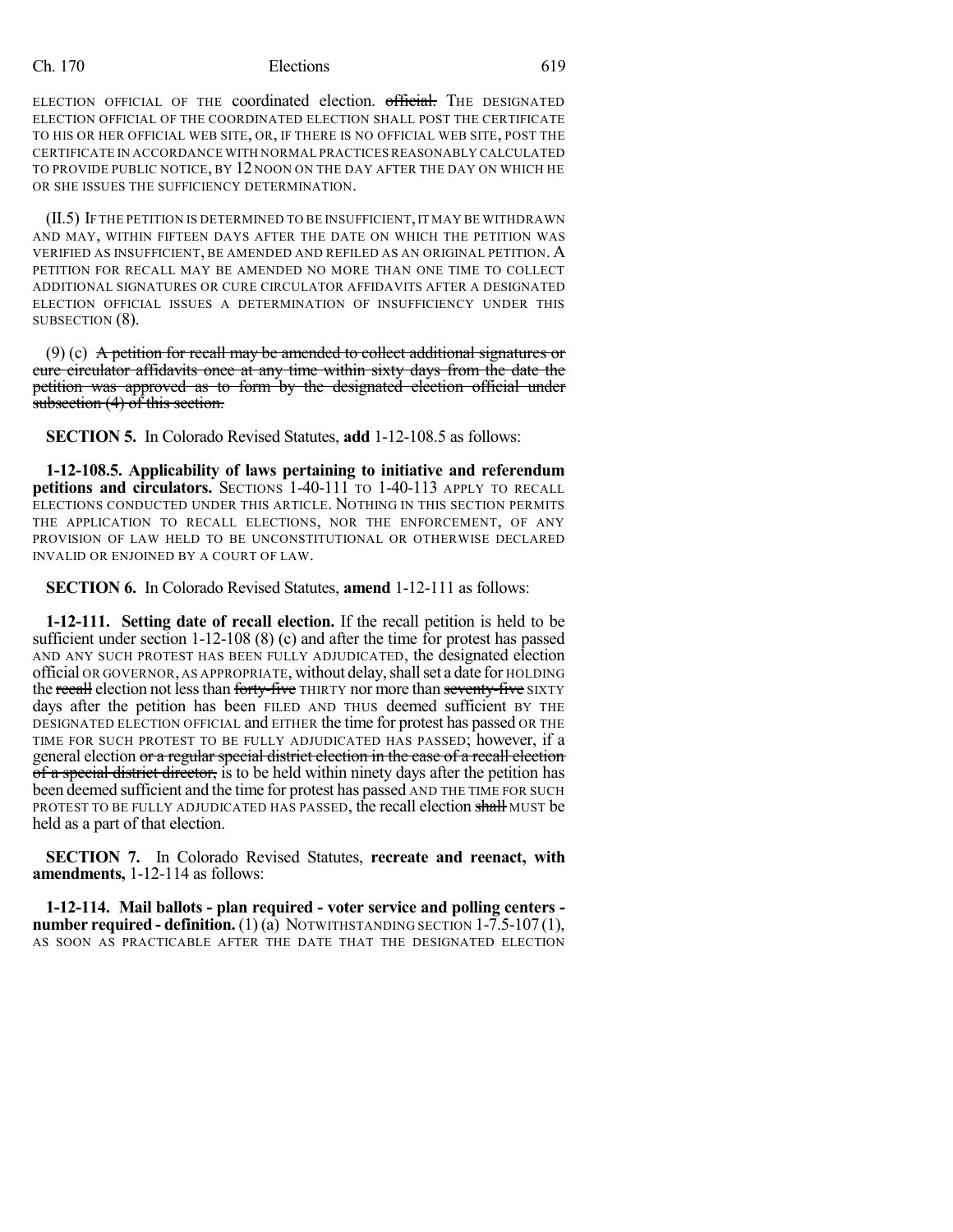#### 620 Elections Ch. 170

OFFICIAL CERTIFIES THE RECALL QUESTION TO THE BALLOT UNDER SECTION 1-12-108 (8)(c)(II), THE COUNTY CLERK AND RECORDER OR DESIGNATED ELECTION OFFICIAL ADMINISTERING A RECALL ELECTION SHALL SUBMIT TO THE SECRETARY OF STATE, FOR APPROVAL WITHIN TWENTY-FOUR HOURS AFTER RECEIPT, A PROPOSED MAIL BALLOT ELECTION PLAN, INCLUDING THE MANNER IN AND DATE BY WHICH THE MAIL BALLOT TRANSMISSION DEADLINE SET FORTH IN SUBSECTION (2) OF THIS SECTION WILL BE MET. IF THE SECRETARY OF STATE DOES NOT PROVIDE WRITTEN NOTICE OF APPROVAL OR DISAPPROVAL OF THE PLAN WITHIN TWENTY-FOUR HOURS, THE PLAN IS DEEMED APPROVED.

(b) THE SECRETARY OF STATE MAY DISAPPROVE A MAIL BALLOT PLAN SUBMITTED UNDER PARAGRAPH  $(a)$  OF THIS SUBSECTION  $(1)$  USING ONLY THE SAME STANDARDS USED TO EVALUATE AND APPROVE OF MAIL BALLOT PLANS TRANSMITTED UNDER SECTION 1-7.5-105.

(2) NOTWITHSTANDING ANY PROVISION OF THIS CODE TO THE CONTRARY:

(a) THE DESIGNATED ELECTION OFFICIAL CONDUCTING THE RECALL ELECTION SHALL DESIGNATE THE OFFICE OF THE COUNTY CLERK AND RECORDER OR OTHER SUITABLE LOCATION TO FUNCTION AS A VOTER SERVICE AND POLLING CENTER FROM THE TWENTY-SECOND DAY PRIOR TO THE FINAL DAY OF VOTING IN SUCH ELECTION THROUGH THAT FINAL DAY OF VOTING; AND

(b) NOT LATER THAN THE FIFTEENTH DAY BEFORE THE LAST DAY ON WHICH VOTED MAIL BALLOTS MAY BE RETURNED BY ELECTORS OTHER THAN COVERED VOTERS UNDER ARTICLE 8.3 OF THIS TITLE, THE DESIGNATED ELECTION OFFICIAL SHALL MAIL BALLOTS TO ELIGIBLE ELECTORS IN ACCORDANCE WITH THE MAIL BALLOT PLAN DEVELOPED PURSUANT TO SUBSECTION (1) OF THIS SECTION.

(3) (a) THERE MUST BE ONE VOTER SERVICE AND POLLING CENTER FOR EACH THIRTY THOUSAND ACTIVE REGISTERED ELECTORS IN THE DISTRICT OF THE INCUMBENT SOUGHT TO BE RECALLED;EXCEPT THAT ANY SUCH DISTRICT MUST HAVE AT LEAST ONE VOTER SERVICE AND POLLING CENTER, AND EACH DISTRICT THAT SPANS MORE THAN ONE COUNTY MUST OPERATE ONE VOTER SERVICE AND POLLING CENTER WITHIN THE BOUNDARIES OF EACH COUNTY. EXCEPT FOR THE VOTER SERVICE AND POLLING CENTER REQUIRED UNDER AND OPEN IN ACCORDANCE WITH PARAGRAPH (a) OF SUBSECTION (2) OF THIS SECTION, WHICH VOTER SERVICE AND POLLING CENTER COUNTS AS THE FIRST VOTER SERVICE AND POLLING CENTER REQUIRED TO BE OPEN UNDER SUBSECTION (2) OF THIS SECTION, EACH ADDITIONAL VOTER SERVICE AND POLLING CENTER MUST BE OPEN FROM THE EIGHTH DAY PRIOR TO THE FINAL DAY OF VOTING IN THE RECALL ELECTION THROUGH THAT FINAL DAY.

(b) WHEN A RECALL ELECTION IS COMBINED WITH A GENERAL ELECTION PURSUANT TO ARTICLE XXI OF THE STATE CONSTITUTION AND SECTION 1-12-111, THE NUMBER AND DAYS OF OPERATION OF VOTER SERVICE AND POLLING CENTERS AND THE MANNER OF VOTING FOR THE RECALL AS PART OF SAID GENERAL ELECTION ARE THE SAME AS THOSE PRESCRIBED UNDER SECTION 1-5-102.9, EXCEPT THAT ONE VOTER SERVICE AND POLLING CENTER MUST BE OPEN IN ACCORDANCE WITH THE TIME ESTABLISHED IN SECTION  $1-12-114(2)$  (a).

(4) AS USED IN THIS SECTION, AND FOR PURPOSES OF ARTICLE XXI OF THE STATE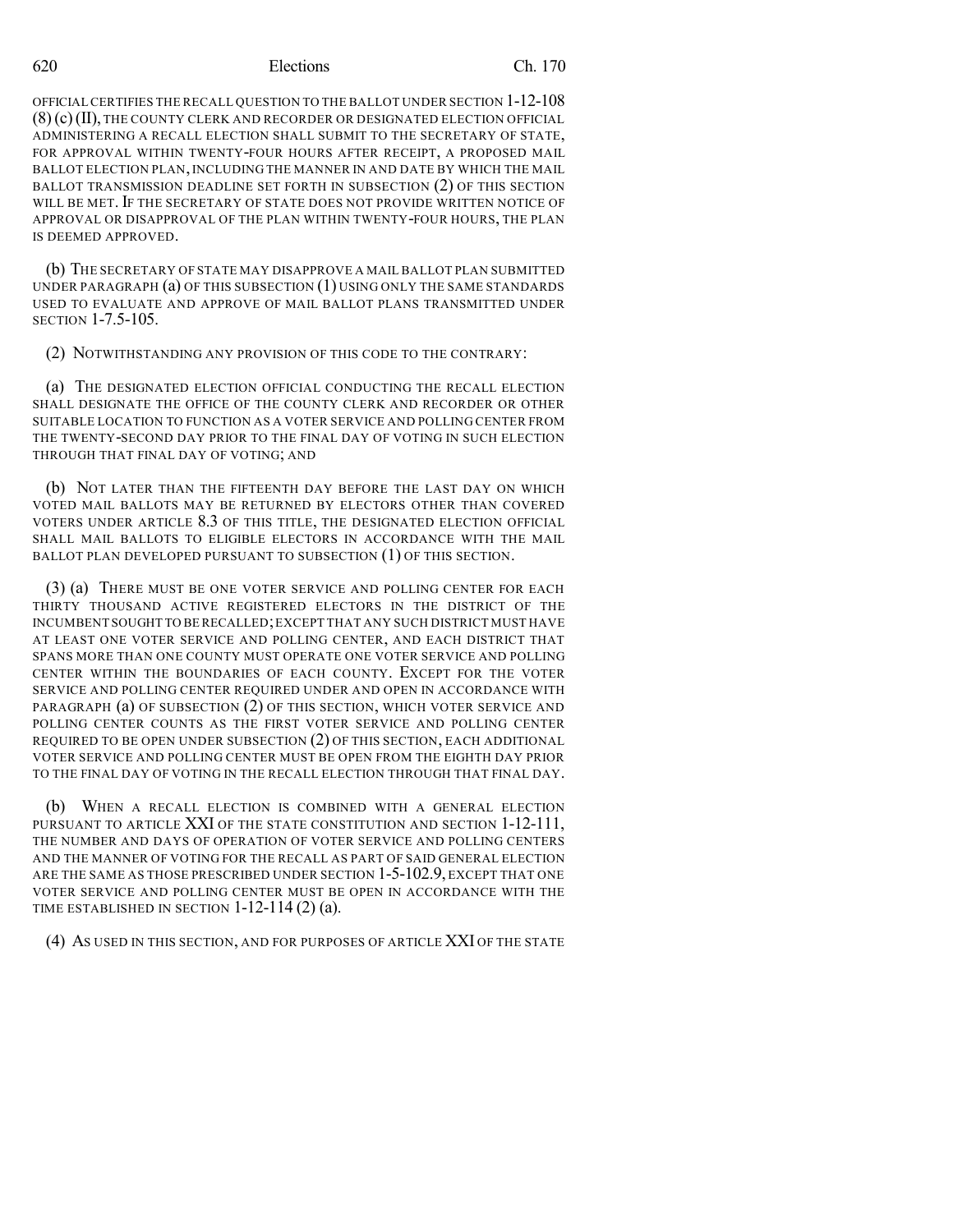### Ch. 170 Elections 621

CONSTITUTION, "PART OF SAID GENERAL ELECTION" MEANS THE INCLUSION OF THE QUESTIONS OF BOTH THE RECALL OF AN INCUMBENT AND THE ELECTION OF THE INCUMBENT'S SUCCESSOR ON MAIL BALLOTS THAT ARE SENT BY MAIL, AVAILABLE AT VOTER SERVICE AND POLLING CENTERS, OR OTHERWISE DELIVERED TO AN ELECTOR AS PERMITTED BY LAW, FROM THE DATE FOR HOLDING THE ELECTION THROUGH THE LAST DAY OF VOTING IN A GENERAL ELECTION PURSUANT TO SECTION 1-4-201. NOTWITHSTANDING THIS DEFINITION, TO MAXIMIZE PARTICIPATION OF VOTERS COVERED BY THE FEDERAL "UNIFORMED AND OVERSEAS CITIZENS ABSENTEE VOTING ACT", 42 U.S.C. SEC. 1973ff ET SEQ., ALL CANDIDATE RACES, BALLOT ISSUES, AND BALLOT QUESTIONS THAT A COVERED VOTER IS ELIGIBLE TO VOTE ON SHALL BE INCLUDED ON THE BALLOTS REQUIRED TO BE SENT PURSUANT TO THAT ACT, AND RECALL-RELATED BALLOT QUESTIONS SHALL BE SENT SEPARATELY ON BALLOTS THAT ADHERE TO THE DEADLINES SET FORTH IN THIS SECTION.

**SECTION 8.** In Colorado Revised Statutes, 1-12-117, **amend** (1), (2), and (3) as follows:

**1-12-117. Nomination of successor - ballot certification.** (1) For partisan elections, a candidate to succeed the officer sought to be recalled shall meet the qualifications of a party candidate or an unaffiliated candidate as provided in part 8 of article 4 of this title and shall be nominated by a political party petition or an unaffiliated petition as provided in part 9 of article 4 of this title. Nomination petitions may be circulated beginning the first date on which a protest may be filed and shall be filed no later than ten FIFTEEN calendar days after the designated election official sets the election date PRIOR TO THE DATE FOR HOLDING THE ELECTION as provided in section 1-12-111.

(2) For nonpartisan elections, nomination petitions for candidates whose names are to appear on the ballot may be circulated beginning the first date on which a protest may be filed and shall be filed no later than ten FIFTEEN calendar days after the date for which the designated election official sets the election date pursuant to PRIOR TO THE DATE FOR HOLDING THE ELECTION AS PROVIDED IN section 1-12-111.

(3) (a) Every nomination petition shall be signed by the number of eligible electors required for the office in part 8 of article 4 of this title or as otherwise provided by law.

(b) (I) THE DESIGNATED ELECTION OFFICIAL SHALL VERIFY SUCCESSOR CANDIDATE PETITIONS WITHIN FORTY-EIGHT HOURS AFTER THE DEADLINE TO FILE SUCH PETITIONS AS SET FORTH IN SUBSECTIONS (1) AND (2) OF THIS SECTION.

(II) THE DESIGNATED ELECTION OFFICIAL SHALL CERTIFY THE BALLOT CONTENT AS SOON AS POSSIBLE, BUT NOT LATER THAN TWO BUSINESS DAYS AFTER THE DATE UPON WHICH THE VERIFICATION OF SUCCESSOR CANDIDATE PETITIONS IS REQUIRED PURSUANT TO SUBPARAGRAPH  $(I)$  OF THIS PARAGRAPH  $(b)$ .

**SECTION 9.** In Colorado Revised Statutes, 1-12-118, **amend** (1) as follows:

**1-12-118. Election of successor.** (1) The election of a successor shall be IS held at the same time as the recall election. The names of those persons nominated as candidates to succeed the person sought to be recalled, except write-in candidates,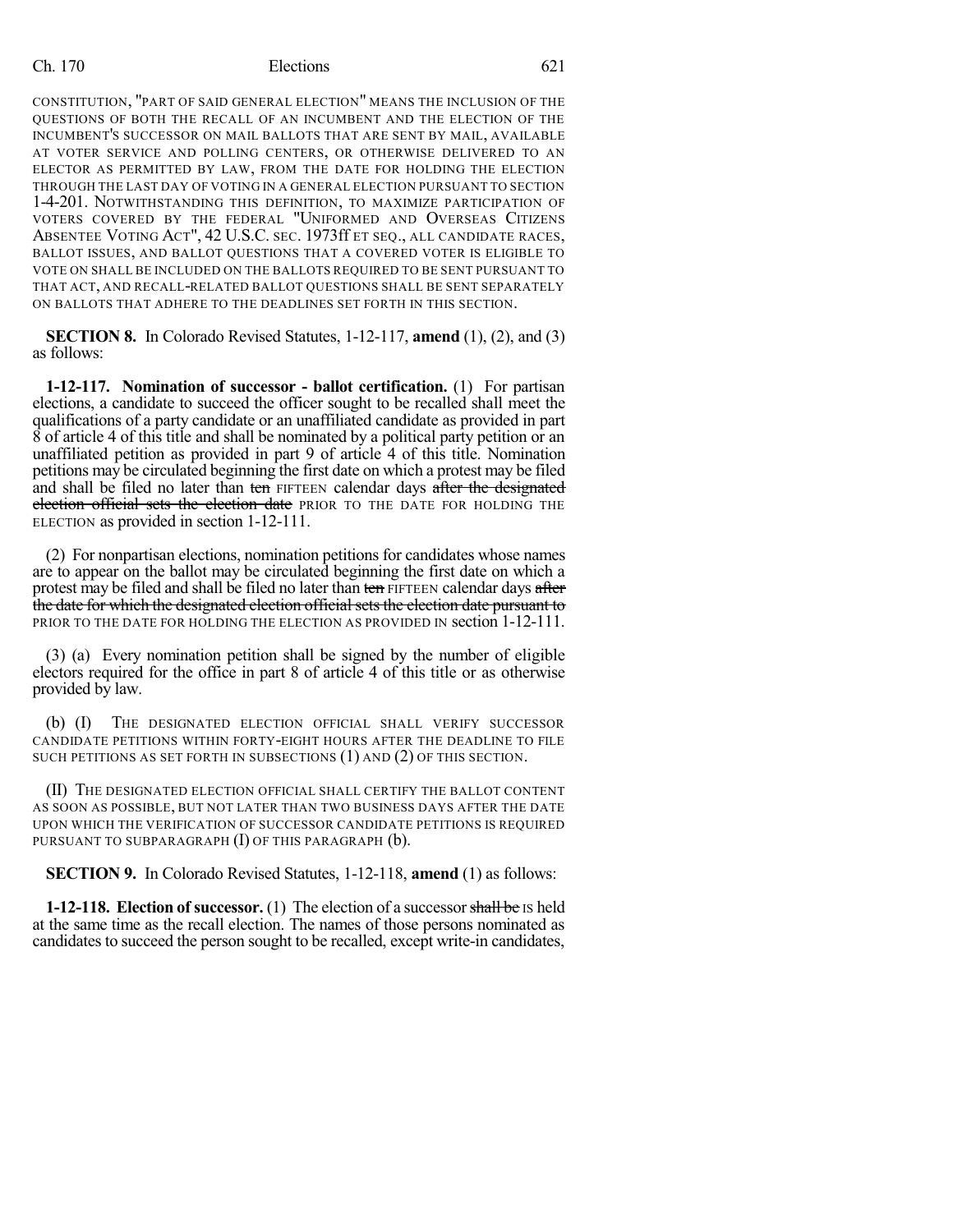622 Elections Ch. 170

shall appear on the ballot. but no vote cast shall be counted for any candidate for the office unlessthe voter also voted for or against the recall of the person sought to be recalled. The name of the person against whom the petition is filed shall not appear on the ballot as a candidate for office.

**SECTION 10.** In Colorado Revised Statutes, **add** 1-12-118.5 as follows:

**1-12-118.5. Postelection protest of successor candidate qualification procedure.**(1)(a) WITHIN SEVENTY-TWO HOURS AFTER CERTIFICATION OF RESULTS OF A RECALL ELECTION CONDUCTED UNDER THIS ARTICLE, ANY ELECTOR WHO IS REGISTERED IN A POLITICAL SUBDIVISION REPRESENTED BY AN OFFICIAL SUBJECT TO RECALL MAY FILE A PROTEST USING THE PROCEDURES IN SECTION 1-1-113ALLEGING THAT THE SUCCESSOR CANDIDATE WHO RECEIVED THE HIGHEST NUMBER OF VOTES FAILS TO QUALIFY FOR THE OFFICE. THE PROTEST MUST BE FILED IN THE DISTRICT COURT IN THE COUNTY IN WHICH THE PETITION DETERMINATION WAS ISSUED.

(b) ANY PROTEST FILED UNDER PARAGRAPH (a) OF THIS SUBSECTION (1) TAKES PRECEDENCE OVER ALL OTHER NONEMERGENCY CIVIL MATTERS BEFORE THE DISTRICT COURT.

(2) IF THE COURT DETERMINES, PURSUANT TO A PROTEST FILED UNDER SUBSECTION (1)OF THIS SECTION,THAT THE SUCCESSOR CANDIDATE AGAINST WHOM THE PROTEST IS MADE FAILS TO QUALIFY, THAT INDIVIDUAL MAY NOT TAKE OFFICE. IN SUCH CASE,THE OFFICE IS DEEMED VACANT AND SHALL BE FILLED ACCORDING TO LAW, INCLUDING SECTION 2 (3) OF ARTICLE V OF THE STATE CONSTITUTION AND PART 2OF THIS ARTICLE.THE OFFICER RECALLED IN THE RECALL ELECTION AT WHICH THE UNQUALIFIED SUCCESSOR WAS ELECTED IS INELIGIBLE TO FILL THE VACANCY.

**SECTION 11.** In Colorado Revised Statutes, **amend** 1-12-123 as follows:

**1-12-123. Conflicts with constitutional requirements for recall of state officers or other elections laws.** (1) To the extent that the provisions of this part 1 concerning the recall of state officers conflict CONFLICTS with the provisions of article XXI of the state constitution, the provisions of article XXI of the state constitution shall control CONTROLS.

(2) TO THE EXTENT THAT THIS PART 1CONFLICTS WITH OTHER PROVISIONS OF THIS CODE, THIS PART 1 CONTROLS.

**SECTION 12.** In Colorado Revised Statutes, 1-4-902, **amend** (1) as follows:

**1-4-902. Form of petition.** (1) The signatures to a petition need not all be appended to one paper, but no petition shall be IS legal that does not contain the requisite number of names of eligible electors whose names do not appear on any other petition previously filed for the same office or recall under the provisions of this section.

**SECTION 13.** In Colorado Revised Statutes, 1-8.3-113, **amend** (1) as follows:

**1-8.3-113. Transmission and receipt of ballot.** (1) A covered voter who requested and received ballot materials by electronic transmission may also return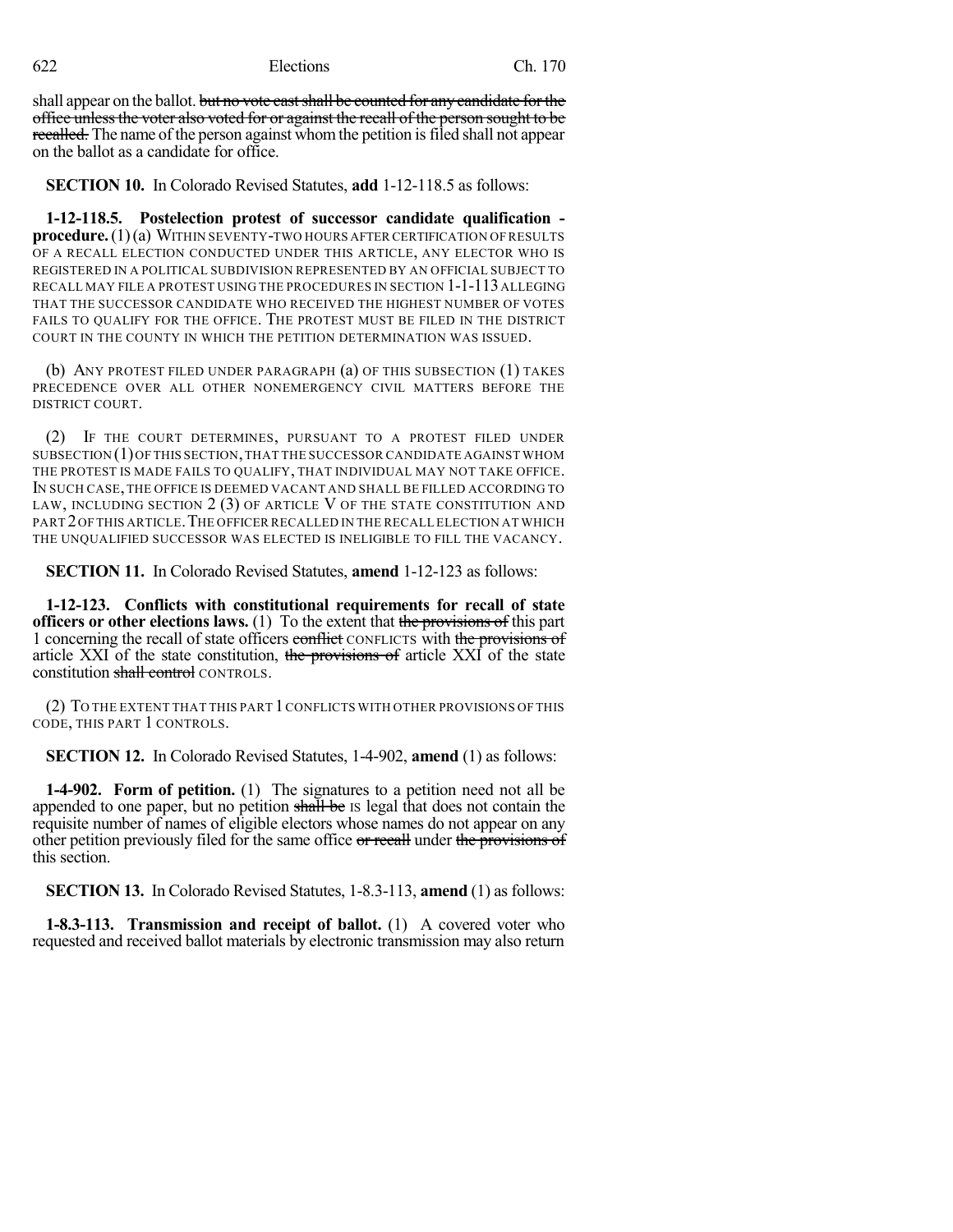the ballot by electronic transmission:

(a) In circumstances where another more secure method, such as returning the ballot by mail, is not available or feasible, as specified in rules promulgated by the secretary of state; OR

(b) IF THE BALLOT IS FOR A RECALL ELECTION CONDUCTED UNDER ARTICLE 12 OF THIS CODE.

**SECTION 14.** In Colorado Revised Statutes, 1-13.5-106, **amend as added by House Bill 14-1164** (2) as follows:

**1-13.5-106. Applicability of the "Uniform Election Code of 1992".** (2) All provisions of the "Uniform Election Code of 1992" not in conflict with this article apply to local government elections; except that elections offenses and penalties proscribed by parts 2 and 3 of article 13 of this title do not apply to elections authorized under this article, AND RECALL ELECTIONS OF LOCAL GOVERNMENT OFFICERS MUST BE CONDUCTED PURSUANT TO PART 5 OF ARTICLE 4 OF TITLE 31, C.R.S.

**SECTION 15.** In Colorado Revised Statutes, 32-1-906, **amend** (1) as follows:

**32-1-906. Directors subject to recall - applicability of laws.** (1) (a) Any director elected to the board of any special district who has actually held office for at least six months may be recalled from office by the eligible electors of the special district. A petition signed by the lesser of three hundred eligible electors or forty percent of the eligible electors demanding the recall of any director named in the petition shall be filed in the court. Any recall shall be governed by the provisions of part 1 of article 12 of title 1 PROCEDURES SET FORTH IN PART 5 OF ARTICLE 4 OF TITLE 31, C.R.S.

(b) IN CASE OF SPECIFIC CONFLICT BETWEEN THIS PART 9 AND PART 5 OF ARTICLE 4 OF TITLE 31, C.R.S., WITH RESPECT TO A RECALL, THIS PART 9 CONTROLS.

**SECTION 16.** In Colorado Revised Statutes, 32-1-907, **amend** (1) as follows:

**32-1-907. Recall election - resignation.** (1) If a director subject to a recall petition offers a resignation, it shall be accepted, and the vacancy caused by the resignation, or from any other cause, shall be filled as provided by section 32-1-905 (2). If the director does not resign within five days after the sufficiency of the recall petition has been sustained, the board shall order that a recall election be held pursuant to the provisions of part 1 of article 12 of title 1, PART 5 OF ARTICLE 4 OF TITLE 31, C.R.S.

**SECTION17. Effective date - applicability.** This act takes effect upon passage and applies to any recall petition approved for circulation by a designated election official or to any recall election held on or after the effective date of this act.